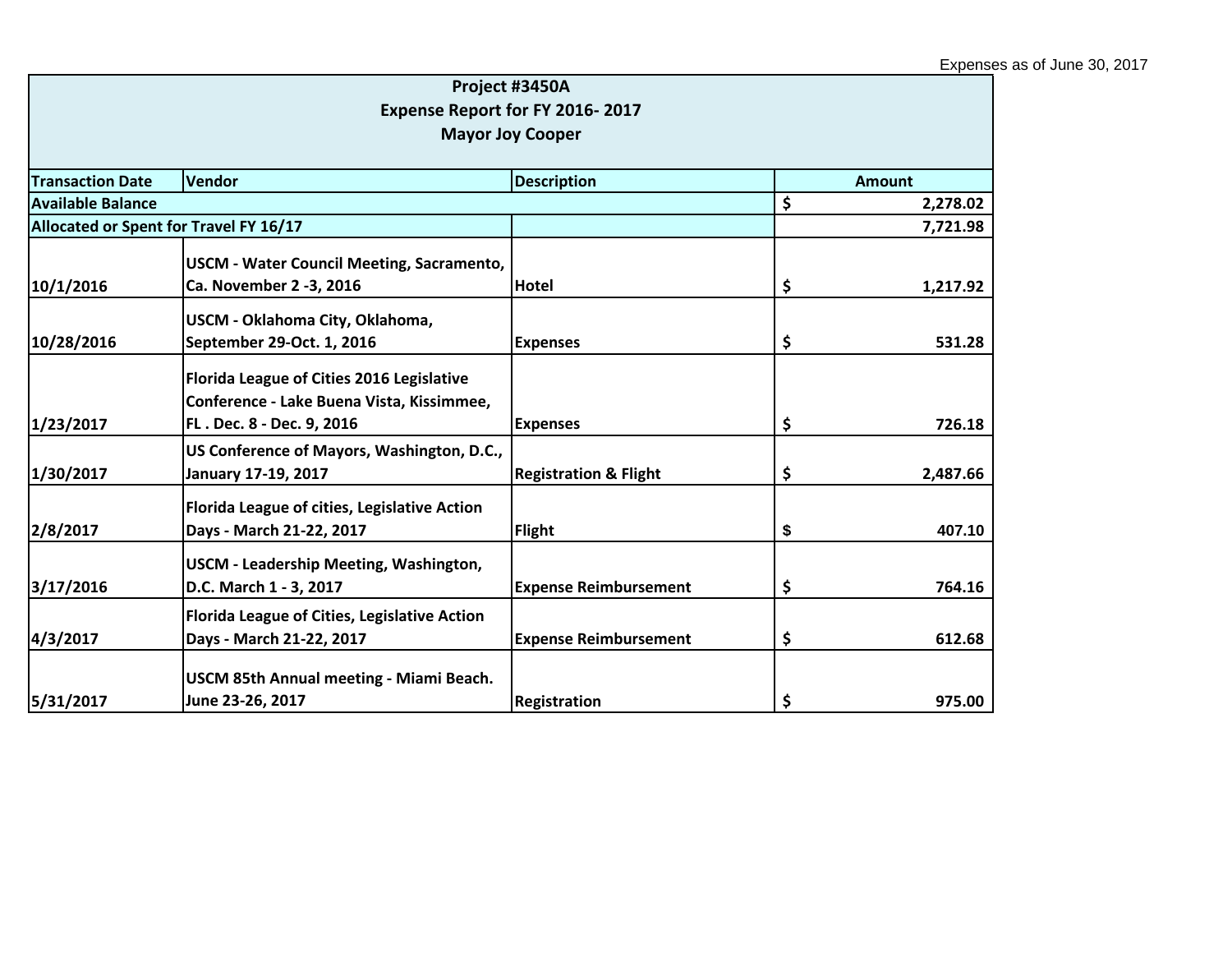|                                                                                                                          | Expense Report for FY 2016-2017                                                                                                           |                                              |                                                              |
|--------------------------------------------------------------------------------------------------------------------------|-------------------------------------------------------------------------------------------------------------------------------------------|----------------------------------------------|--------------------------------------------------------------|
|                                                                                                                          |                                                                                                                                           |                                              |                                                              |
| Vendor<br><b>Description</b><br><b>Transaction Date</b>                                                                  |                                                                                                                                           |                                              |                                                              |
| <b>Available Balance</b>                                                                                                 |                                                                                                                                           |                                              |                                                              |
| Allocated or Spent for Travel FY 16/17                                                                                   |                                                                                                                                           |                                              |                                                              |
| Miami Dade County League of Cities -                                                                                     | <b>MDCLC 6th Annual Best Practices</b>                                                                                                    |                                              |                                                              |
|                                                                                                                          |                                                                                                                                           |                                              |                                                              |
| <b>Grateful Threat</b>                                                                                                   | <b>Uniform Shirts</b>                                                                                                                     | \$                                           | 124.00                                                       |
| Expedia - April 4-6, 2017                                                                                                | Flight, Hotel/Tallahassee, Fl                                                                                                             |                                              | 759.42                                                       |
| Expedia - April 4-6, 2017                                                                                                | <b>Credit from Expedia for Hotel charges</b><br>from trip to Tallahassee, FL                                                              | \$<br>(426.98)                               |                                                              |
| <b>Jet Blue</b>                                                                                                          | Flight to Boston, July 10-July 28, 2017                                                                                                   |                                              | 457.3                                                        |
| Budget transfer done on 4/25/2017, as<br>approved by the City Commission Motion<br>on April 19, 2017, Item #13N          | <b>Budget transfer - Funds transferred in</b><br>to Commissioner London's Meetings<br>& Seminars Account (1110-555020)<br>(Project 3450G) | \$<br>(14, 100.00)                           |                                                              |
| <b>President and Fellows of Harvard College</b><br>as approved by City Commission Motion on<br>April 19, 2017, Item #13N | Harvard Institute of Leadership -<br><b>Leadership Coarses</b>                                                                            |                                              |                                                              |
|                                                                                                                          | October 14, 2016                                                                                                                          | <b>Vice Mayor Keith London</b><br>Conference | Amount<br>\$<br>8,991.26<br>1,008.74<br>\$95.00<br>14,100.00 |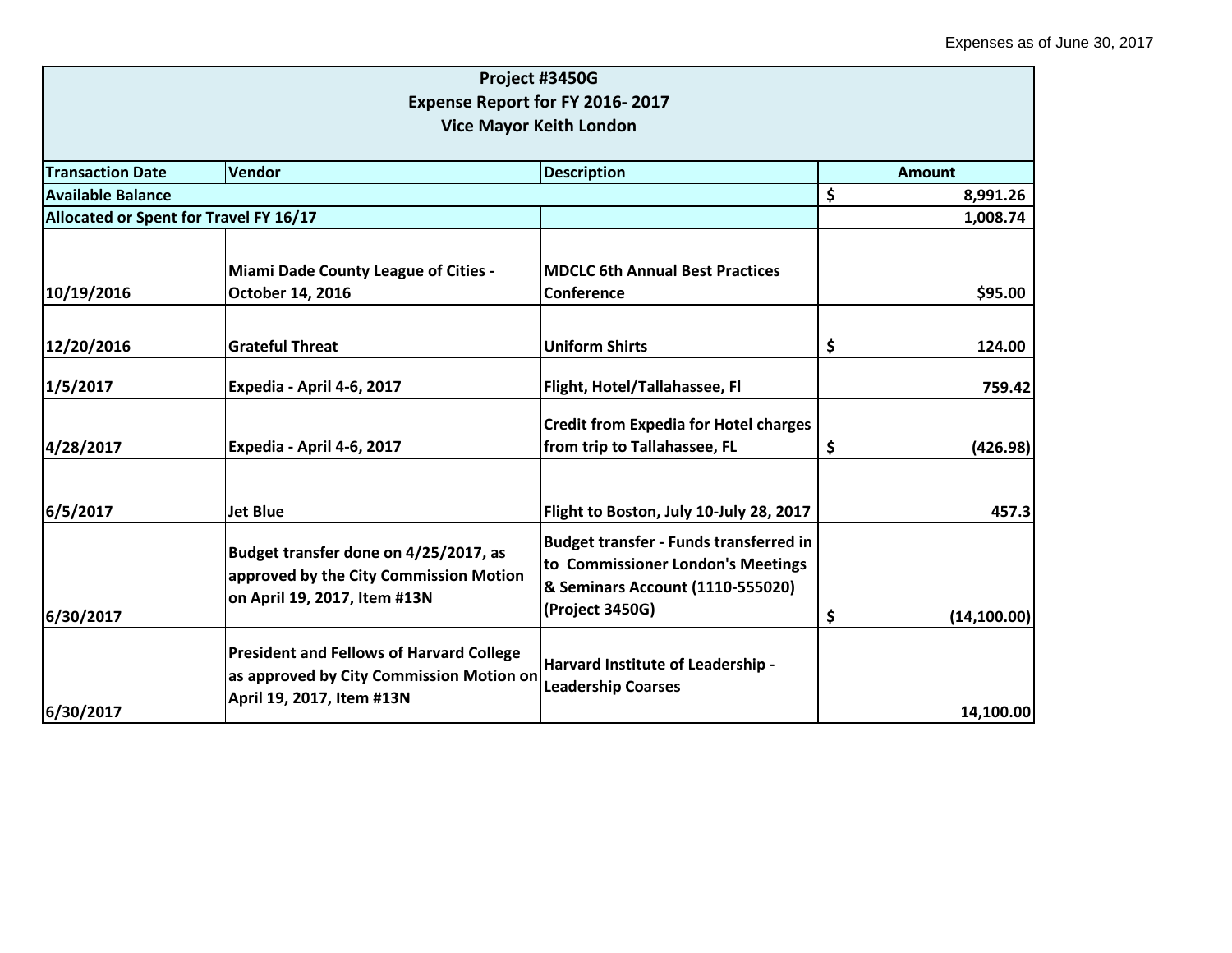|                                        |                                       | Project #3450E                            |               |          |  |
|----------------------------------------|---------------------------------------|-------------------------------------------|---------------|----------|--|
|                                        |                                       | Expense Report for FY 2016-2017           |               |          |  |
|                                        | <b>Comm. Michele Lazarow</b>          |                                           |               |          |  |
|                                        |                                       |                                           |               |          |  |
| <b>Transaction Date</b>                | Vendor                                | <b>Description</b>                        | <b>Amount</b> |          |  |
| <b>Available Balance</b>               |                                       |                                           | \$            | 8,734.92 |  |
| Allocated or Spent for Travel FY 16/17 |                                       |                                           |               | 1,265.08 |  |
|                                        |                                       |                                           |               |          |  |
|                                        |                                       |                                           |               |          |  |
|                                        |                                       |                                           |               |          |  |
|                                        |                                       | Flight, Hotel reservation/Tallahassee,    |               |          |  |
|                                        |                                       | To meet with lawmakers and talk<br>FI.    |               |          |  |
|                                        |                                       | about legislation they were proposing     |               |          |  |
| 1/5/2017                               | Expedia - April 3-6, 2017             | for the state. April 4 -April 6, 2017     | \$            | 1,083.75 |  |
|                                        |                                       | <b>Reimbursement for Travel - Trip to</b> |               |          |  |
|                                        |                                       | Tallahassee, FL. To meet with             |               |          |  |
|                                        |                                       | lawmakers and talk about legislation      |               |          |  |
|                                        | <b>Copmmissioner Lazarow - Travel</b> | they were proposing for the state. April  |               |          |  |
| 4/28/2017                              | Reimbursement                         | 3-April 6, 2017                           |               | 181.33   |  |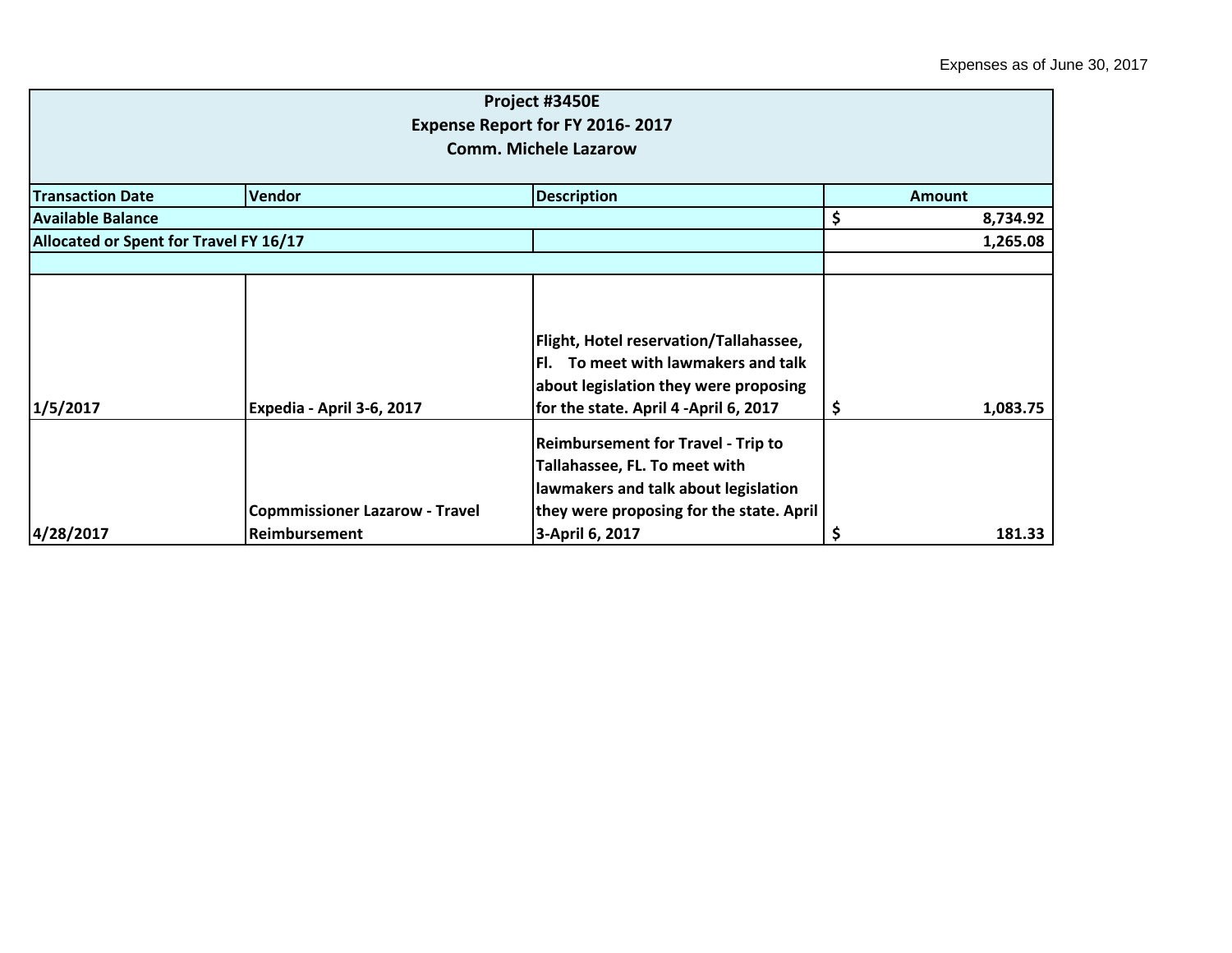|                                        | Project #3450C                                                |                                      |    |               |  |
|----------------------------------------|---------------------------------------------------------------|--------------------------------------|----|---------------|--|
|                                        | Expense Report for FY 2016-2017                               |                                      |    |               |  |
|                                        | <b>Comm. Anthony Sanders</b>                                  |                                      |    |               |  |
|                                        |                                                               |                                      |    |               |  |
| <b>Transaction Date</b>                | <b>Description</b><br>Vendor                                  |                                      |    | <b>Amount</b> |  |
| <b>Available Balance</b>               |                                                               |                                      |    | 6,887.88      |  |
| Allocated or Spent for Travel FY 16/17 |                                                               |                                      |    | 3,112.12      |  |
|                                        |                                                               | <b>Impact Broward's 2016</b>         |    |               |  |
|                                        |                                                               | <b>Community Impact Awards</b>       |    |               |  |
| 10/7/2016                              | Impact Broward Luncheon, October 7, 2016                      | Luncheon                             | \$ | 70.00         |  |
|                                        | OIC of South Florida Middle Class Summit, October             |                                      |    |               |  |
| 10/17/2016                             | 17th & 18th, 2016                                             | <b>Summit</b>                        | \$ | 30.00         |  |
|                                        | One Stop Sealing and Expungement Workshop,                    |                                      |    |               |  |
| 10/19/2016                             | October 19, 2016                                              | Workshop                             | \$ | 447.81        |  |
|                                        |                                                               | <b>Retirement Celebration for</b>    |    |               |  |
| 12/23/2016                             | Brenda Forman - January 7th, 2017                             | Honorable Howard C. Forman           | \$ | 90.00         |  |
|                                        | Hallandale Beach Chamber of Commerce - January                |                                      |    |               |  |
| 1/19/2017                              | 27, 2017                                                      | <b>2017 Board Installation Lunch</b> | \$ | 40.00         |  |
|                                        | <b>Florida Black Caucus of Local Elected Officials Spring</b> |                                      |    |               |  |
| 2/24/2017                              | <b>Conference March 16, 2017</b>                              | <b>Conference</b>                    | \$ | 169.79        |  |
|                                        | Trip to Washington, D.C. to meet with Senator Tim             |                                      |    |               |  |
|                                        | Scott & Marco Rubio to discuss a Pilot program (Pay           |                                      |    |               |  |
|                                        | the path to a brighter future) March 8- march 11,             |                                      |    |               |  |
| 3/17/2017                              | 2017                                                          | <b>Expense reimbursement</b>         | \$ | 1,292.14      |  |
|                                        |                                                               |                                      |    |               |  |
|                                        | Trip to Tallahassee, FL to meet with various state of         |                                      |    |               |  |
|                                        | <b>Florida Officials to discuss affordable Healthcare</b>     |                                      |    |               |  |
|                                        | appropriations & assist with access to health care in         |                                      |    |               |  |
| 4/12/2017                              | Hallandale Beach. March 30-31, 2017                           | <b>Expenses</b>                      | \$ | 972.38        |  |